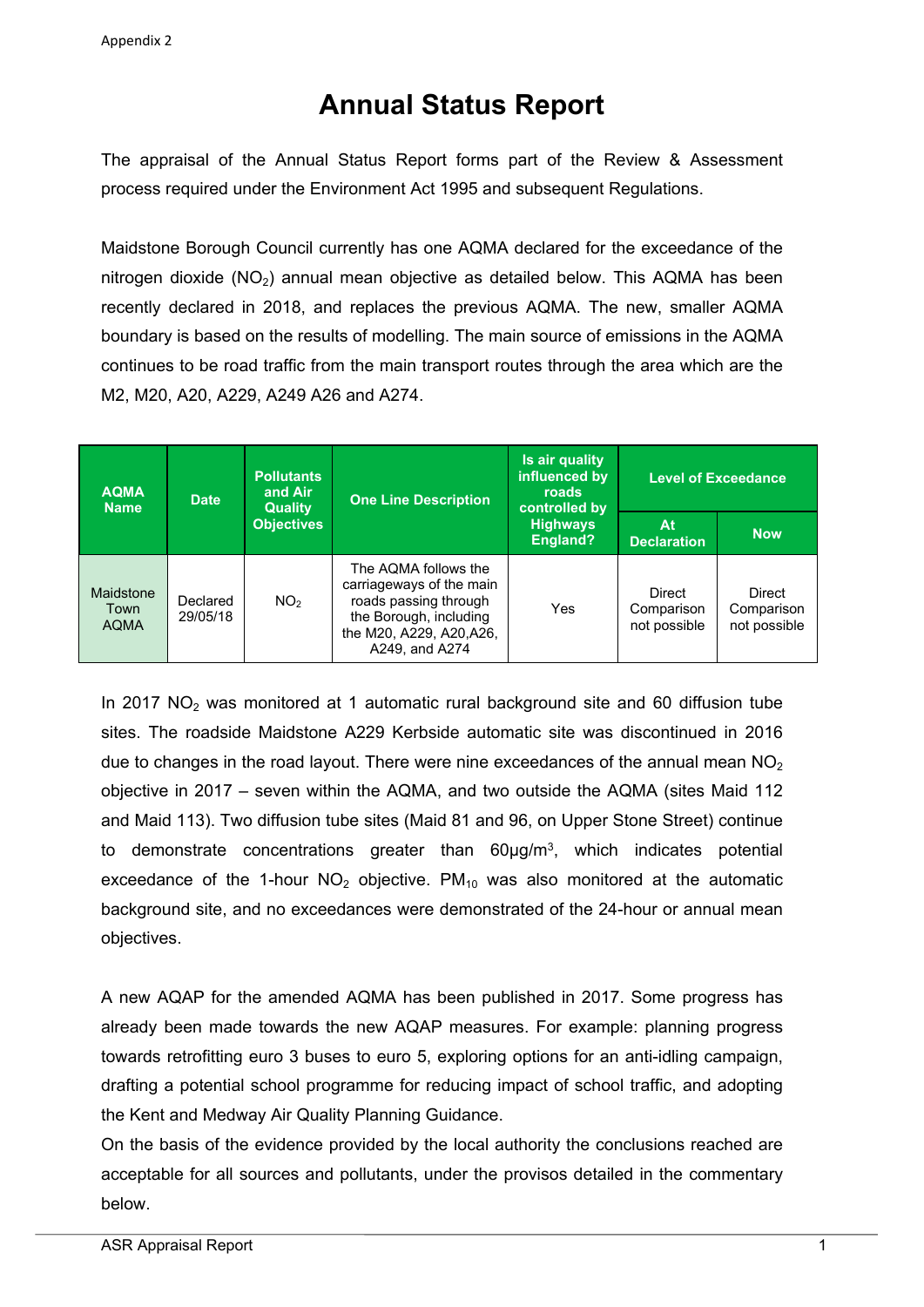The next step for Maidstone Borough Council is to submit an Annual Status Report in 2019.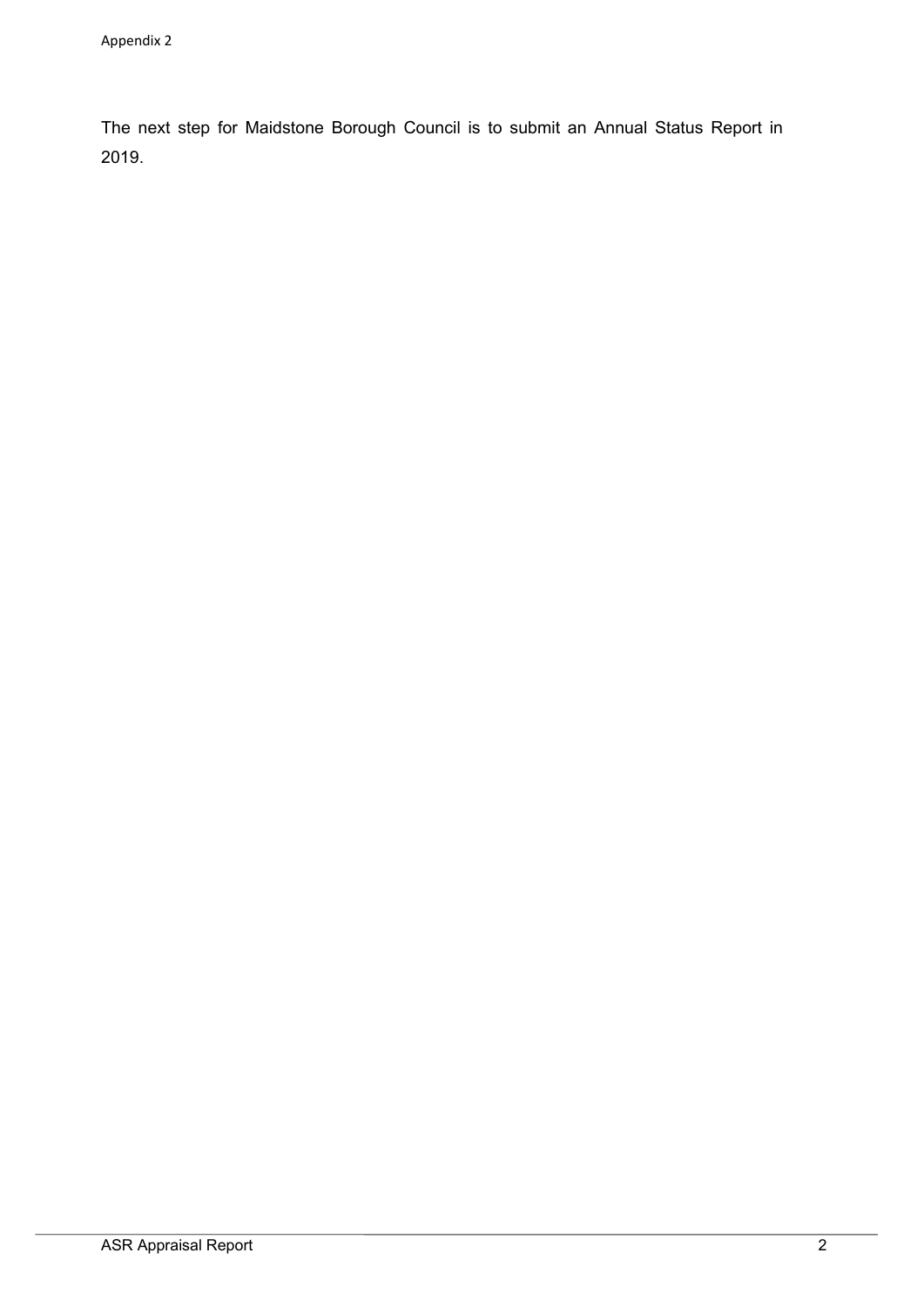## **Commentary**

The report is well structured, detailed and provides the most of the information specified in the Guidance. The following commentary is provided to inform future reports:

- 1. The  $NO<sub>2</sub>$  monitoring results demonstrate continued exceedance within the AQMA, at seven diffusion tube sites, and two additional exceedances outside the AQMA, at sites Maid 112 and 113. These sites are both new in 2017, and the exceedances are relatively minor. The Local Authority should keep these sites under review for the next three years. If after this time the exceedances persist, consideration should be made in regards to progressing to detailed assessment and potential declaration of an AQMA.
- 2. There is no evidence of exceedance of the annual or 24-hour PM10 objectives at present.
- 3. The roadside automatic monitoring site in the AQMA was decommissioned in 2016. The Local Authority are recommending a new automatic monitoring station to be commissioned in Upper Stone Street, within the AQMA boundary, to determine if there are hourly  $NO<sub>2</sub>$  or annual  $PM<sub>10</sub>$  exceedances in this area.
- 4. This is highly supported, particularly considering the very high  $NO<sub>2</sub>$  concentrations measured by diffusion tubes Maid 81 and 96 in Upper Stone Street, indicating exceedance of the hourly  $NO<sub>2</sub>$  objective.
- 5. It is encouraging to see active management of the air quality monitoring programme, with diffusion tube sites being discontinued and new sites being introduced in the last year. The Local Authority should continue to keep the network under review, and provide explanation in reports for changes which have been implemented.
- 6. A new AQAP has been published for the Maidstone AQMA in 2017. AQAP measures have been presented in a table in Appendix F, however this table is difficult to read and the Local Authority has not followed the AQAP reporting template.
- 7. The Local Authority must report AQAP measures and progress against them in Table 2.2 (Section 2.2) – "Progress on Measures to Improve Air Quality". The Technical Guidance TG (16) states that section 2.2 should be the core section of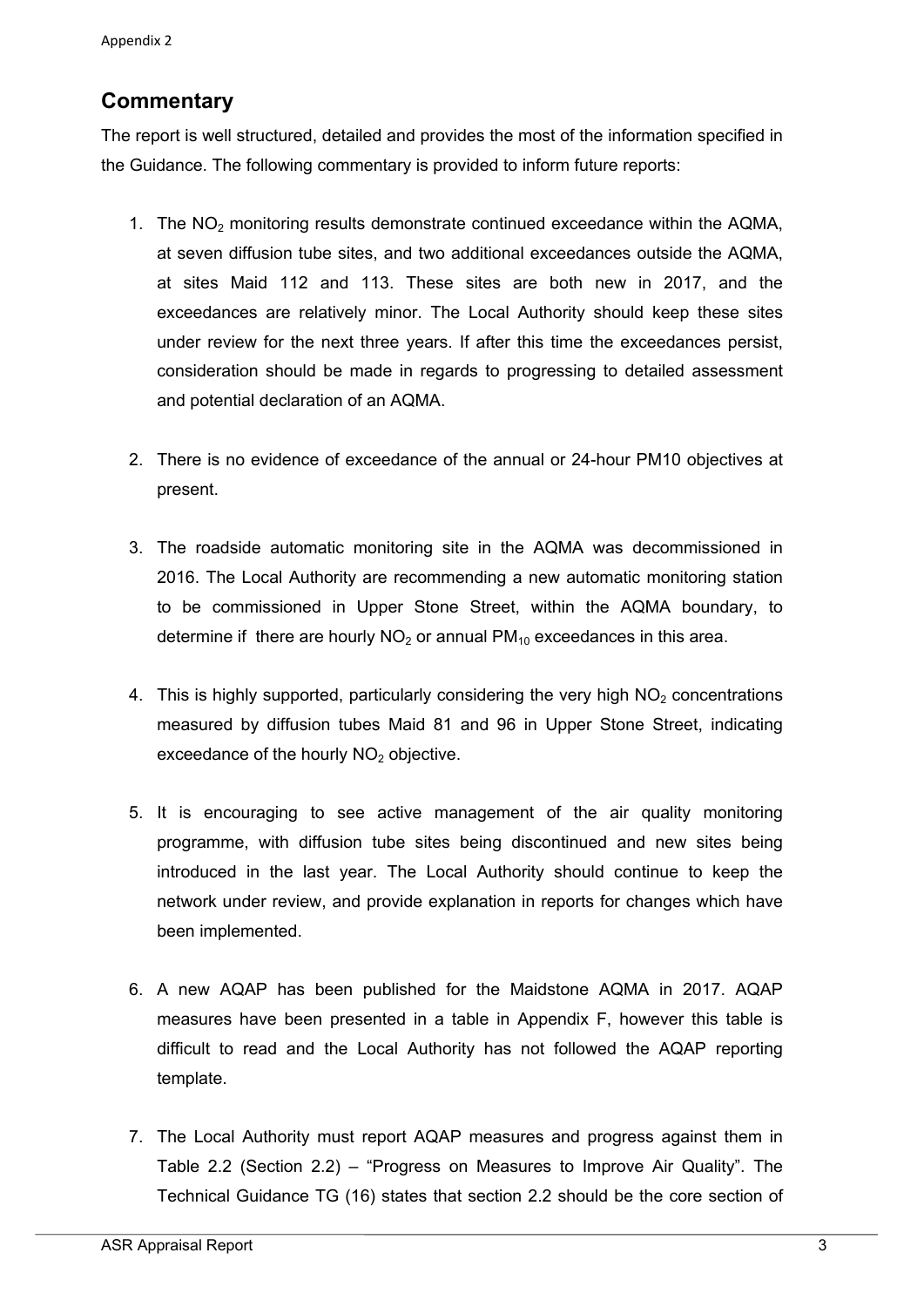the ASR, with Table 2.2 providing the key information. It is therefore of high importance that this is correctly completed in future reporting.

- 8. AQAP measures presented in Appendix F do not appear to target improvements at specific pollution hotspots. The Local Authority should consider developing additional AQAP actions which are specific to air quality improvement in pollution hotspots, such as Upper Stone Street.
- 9. Annualisation has been carried out for 20 diffusion tubes, as outlined in Table C.2 in Appendix C. It would be useful if the Local Authority also provided information on how the annualisation factors for each site were calculated, i.e. example calculations and details of which background sites have been used in the annualisation.
- 10. In future reports, the AQMA boundary and the monitoring locations should be demonstrated on the same maps. It is very difficult to tell which monitoring sites are within the AQAP based on the maps presented in Appendix D. It is also unnecessary to include maps of sites which are no longer in use in this section.
- 11. Table B.1 needs to be revised to reflect the latest version of the Defra template for this document. The table should include distance correction information. This should be continued in all future ASR reports.

This commentary is not designed to deal with every aspect of the report. It highlights a number of issues that should help the local authority either in completing the Annual Status Report adequately (if required) or in carrying out future Review & Assessment work.

#### **Issues specifically related to this appraisal can be followed up by returning the attached comment form to Defra, Welsh Assembly Government, Scottish Government or DOE, as appropriate.**

For any other queries please contact the Local Air Quality Management Helpdesk: Telephone: 0800 0327 953 Email: LAQMHelpdesk@uk.bureauveritas.com